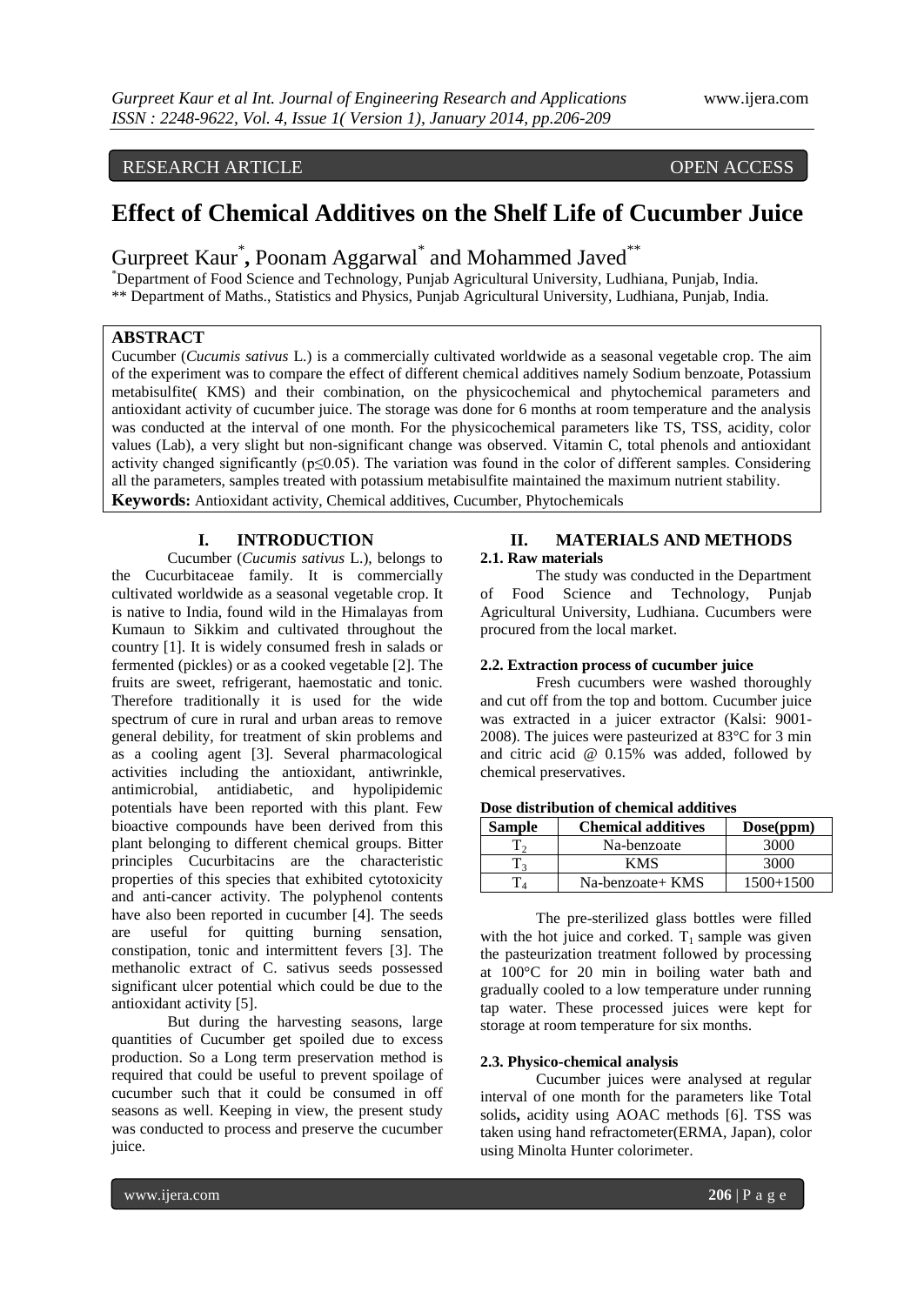# **2.4. Phytochemical analysis**

For phytochemical parameters, Vitamin C was determined by the titrimetric method using dichlorophenol indophenol dye [7]. Total phenolic content was determined by Folin-ciocalteau reagent [8]. A standard curve was plotted by taking known amount of Gallic acid as reference standard and concentration was calculated from the standard curve. The % Antioxidant activity was determined by DPPH (2, 2-diphenyl-2-picrylhydrazyl) method [9]. Methanolic extract of sample was taken for antioxidant activity analysis and calculated according to the following formula. BHT was taken as a standard at a fixed concentration of 5mg/ml.

### %  $AA =$  Control OD (0 min) – Sample OD (30 min) x 100 Control OD (0 min**)**

### **2.5. Statistical analysis**

The results were evaluated by Analysis of Variance (ANOVA) and Tukey's post hoc tests using Systat statistical program version 16 (SPSS Inc., USA).

# **III. RESULTS AND DISCUSSION**

The samples were studied for the effect of different chemical additives on Physicochemical [TS, TSS, Acidity, Color (L, a, b)], Phytochemical (Ascorbic acid, Total phenols) and % antioxidant activity for the storage period of 6 months.

# **3.1. Effect on Total solids and TSS**

TS increased non-significantly ( $p \leq 0.05$ ) in all the juices during the storage. On the day of preparation, the amount of TS in sample T1, T2, T3, T4 were 4.77, 5.23, 5.07 and 5.40 respectively. At the end of 6 months, the TS in the samples increased to 5.41, 5.88, 5.72 and 6.15 respectively (Table 1). The TSS values of samples  $T_1$  to  $T_4$  on day first were 3.2, 3.6, 3.4 and 3.5 which gradually increased to 3.4, 3.8, 3.6 and 3.7 respectively after 6 months of storage. Although TSS increased for all the samples but the changes were non-significant ( $p \le 0.05$ ). Similar results reported an increase in soluble content of apple pulp during storage when preserved with chemical preservatives [10]. The minimum TSS was found in  $T_1$  and the maximum in sample  $T_2$ .

### **3.2. Effect on Color (L a b values)**

On the day of preparation, the lightest sample was  $T_2$  followed by  $T_1$ ,  $T_3$  and  $T_4$ . Similarly, at the end of 6 months,  $T_2$  remained the lightest and  $T<sub>3</sub>$  was darker than the other samples. In terms of greenness 'a', T2 retained the maximum greenness than the other 3 samples(Table 1). Again, b values were highest for  $T_2$  and lowest for  $T_1$  and results after 6 months of storage, remained the same for all the samples. On the whole, sample  $T_2$  with Sodium

benzoate retained the best color of all the 4 samples. Tomato juice with Na benzoate seems to be more stable than the other preservatives during 6 months of storage and developed lesser off color and turbidity [11].

# **3.3. Effect on acidity**

According to the results, chemical additives have no significant effect ( $p \le 0.05$ ) on acidity of the cucumber juice. The titratable acidity of samples  $T_1$ to  $T_4$  found to be on day first was 0.028 0.029, 0.031 and 0.034 that gradually increased to 0.064, 0.049, 0.051 and 0.05 respectively(Table 1). An increase in titratable acidity of apple pulp was found during storage [10]. The acidity of the thermally treated sample  $(T_1)$  increased more as compared to other chemically treated samples and the change was least in  $T_4$  sample.

# **3.4. Effect on Vitamin C content**

According to the results, chemical additives have significant effect (p≤0.05) on Vitamin C content of cucumber juice. On the day of preparation, Vitamin C content in samples  $T_1$ ,  $T_2$ ,  $T_3$ and  $T_4$  was 4.23, 6.05, 7.26 and 6.65mg/100g respectively. The values came out to be lower in  $T_1$ as heat treatment destroys Vitamin C. at the end of 6 months, the Vitamin C content reduced to 2.77, 2.86, 4.12 and 3.76 respectively(Table 2). Vitamin C is light and heat sensitive, the concentration of Vitamin C follows first order kinetics and thus storage time affects Vitamin C content [12]. Out of the chemically treated samples, potassium metabisulphite retained the maximum Vitamin C. The application of KMS reduces the loss of ascorbic acid during the storage of leafy vegetables [13].

# **3.5. Effect on Total Phenols**

The total phenolic content in samples  $T_1$  to  $T<sub>4</sub>$  on the first day was 240, 320, 340 and 370 respectively. The added chemicals preserved the phenolic content more than thermally treated sample  $(T_1)$ . At the end of 6 months, the total phenolic content came out to be 139, 221, 279 and 304 respectively (Table 2). According to the findings, a decrease in total polyphenol content of tomato juices after 3, 6 and 9 months of storage were reported [14]. The decrease was found to be least in sample  $T_3$  followed by  $T_4$  and  $T_2$ .

# **3.6. Effect on Antioxidant activity**

According to the results, on the day of preparation, percent Antioxidant activity for samples  $T_1$  to  $T_4$  was found to be 58.96, 64.42, 70.95 and 73.99 respectively (Table 2). Significant ( $p \le 0.05$ ) decrease in antioxidant activity was found during storage months. At the end of 6 months, the %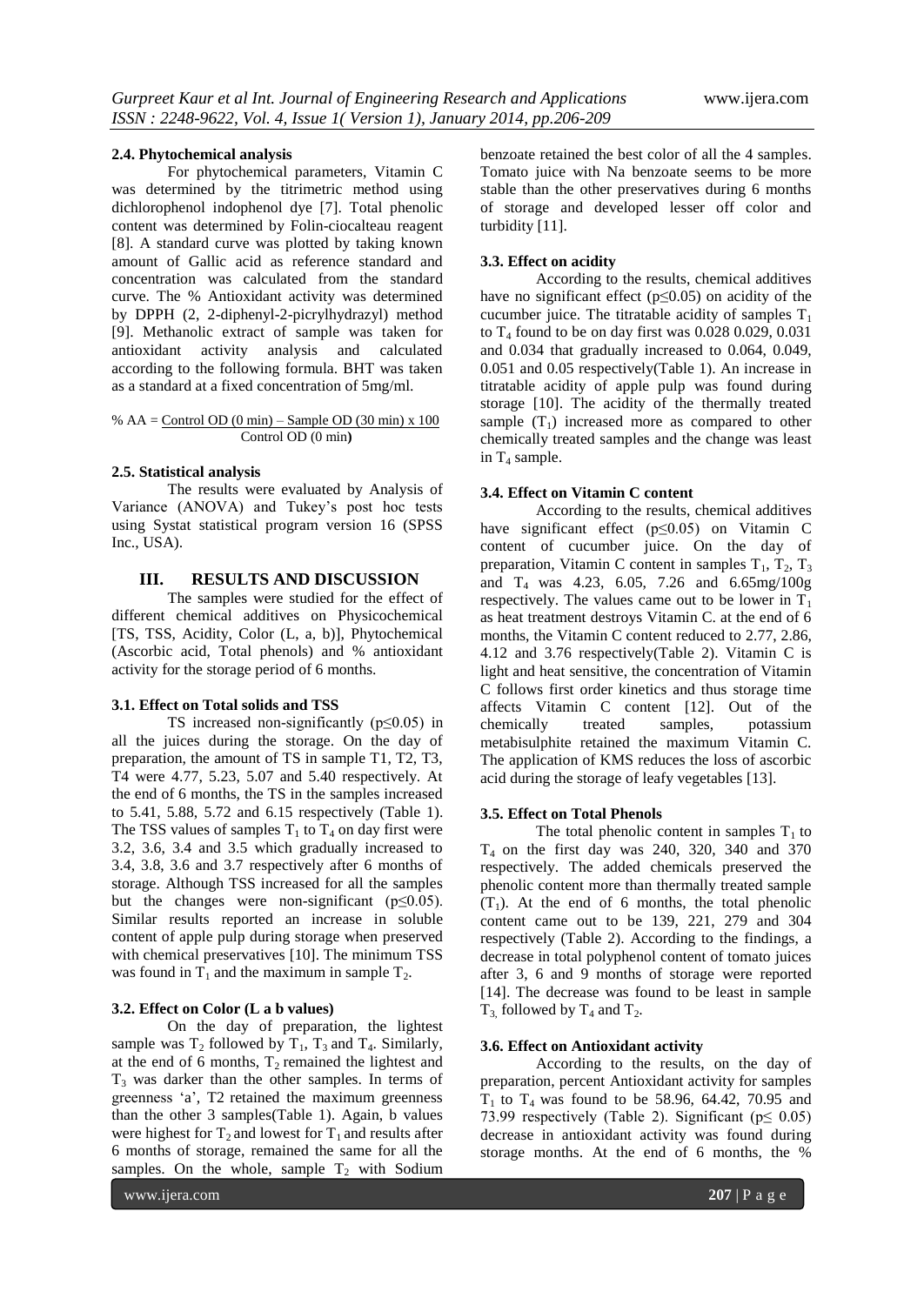antioxidant activity decreased to 28.83, 44.10, 59.35 and 61.80 percent respectively. However, the decrease was found to be least in sample  $T_3$ . It has been reported that the decrease in antioxidant activity may be linked to a decrease in total phenolic content and vitamin C during storage [15]. According to them, antioxidant activity of orange juices decreased by 45 percent after 6 months of storage at 28°C.

# **IV. CONCLUSION**

The experiment was to compare the effect of different chemical additives on the storage stability of cucumber juice. In this study, it is evident that potassium metabisulphite proved to be a better preservative than Na-benzoate for the stability of physicochemical and phytochemical parameters and maintaining the antioxidant activity of the cucumber juice.

### **References**

- [1] P K Mukherjee, N. K. Nema, N. Maity and B. K. Sarkar, Phytochemical and therapeutic potential of cucumber, *Fitoterapia 84* (2013) 227–236.
- [2] G Sotiroudis, E. Melliou Sotiroudis and I. Chinou, Chemical analysis, antioxidant and antimicrobial activity of three Greek cucumber (Cucumis sativus) cultivars*, Journal of Food Biochemistry, 34*, 2010*,*61-78.
- [3] P K Warrier, *Indian medicinal plants: a compendium of 500 species* (Chennai: Press Orientlongman, 1994).
- [4] E D A Melo, V.L.A.G. Lima, M.I.S Maciel, A.C.S. Caetano and F.L.L Leal, Polyphenol, ascorbic acid and total carotenoid contents in common fruits and vegetables, *Brazilian Journal of Food Technology, 9,* 2006,89-94.
- [5] N S Gill, M. Garg, R. Bansal, S. Sood, A. Muthuraman and M. Bali, Evaluation of antioxidant and antiulcer potential of Cucumis sativus L. seed extract in rats, *Asian Journal of Clinical Nutrition, 1,* 2009, 131-138.
- [6] AOAC, *Official Methods of Analysis*,  $17<sup>th</sup>$ ed, Association of Official 28 Agricultural Chemists, (Washigton D.C., 1970).
- [7] S Ranganna, *Handbook of Analysis and Quality Control for Fruit and Vegetable Product* (Tata Mc Graw Hill Pub Co. Ltd., New Delhi, India, 1986).
- [8] V L Singleton and J.A. Rossi, Colorimetry of total phenolics with phosphomolybdicphosphotungstic acid reagents, *American Journal of Enology and Viticulture, 16,* 1965, 144–53**.**
- [9] W Brand-Williams, M.E. Cuvelier and C. Berset, Use of a free radical method to evaluate antioxidant activity, *LWT-Food Science and Technology, 28,* 1995, 25-30.
- [10] S A E H Kinh, C.P. Dunne and D.G. Hoover, Preparation and preservation of apple pulp with chemical preservatives and mild heat, *Journal of Food Protection,* 28(6), 2001, 111-114.
- [11] M N Hossain, M. Fakruddin and M. N. Islam, Effect of Chemical additives on the shelf life of Tomato juice, *American Journal of Food Technology, 6(10),* 2011, 914-923.
- [12] D R Heldman and R.P. Singh, *Food Process Engineering* (AVI Publishing Co., New York, 1981).
- [13] P S Negi and S. K. Roy, Effect of blanching and drying method on carotene, ascorbic acid and chlorophyll retention of leafy vegetable *Lebensmittel Wissenschaft Und Technologie,* 33(4), 2000, 295-298.
- [14] A Vallverdu-Queralt, S. Arranz, A. Medina-Remon, I. Casals-Ribes and R. M. Lamuela-Raventos, Changes in phenolic content of tomato products during storage. *Journal of Agricultural Food Chemistry, 59(17),* 2011, 9359-9365.
- [15] I Klimczak, M. Matecka, M. Szlachta and A. Gliszczynska- Swiglo, Effect of storage on the content of polyphenols, Vitamin C and the antioxidant activity of orange juices, *Journal of Food Composition and Analysis, 20*, 2007, 313-22.

|                  | <b>SAMPLES</b> | $\mathbf{0}$       |                    |                   |                    | $\boldsymbol{4}$   |                    |                    |
|------------------|----------------|--------------------|--------------------|-------------------|--------------------|--------------------|--------------------|--------------------|
|                  | T1             | $4.77^{aA}$        | $4.86^{aA}$        | $4.92^{aA}$       | $5.09^{aA}$        | $5.14^{aA}$        | $5.26^{aA}$        | $5.41^{aA}$        |
| TS               | T <sub>2</sub> | $5.23^{aA}$        | 5.27 <sup>aA</sup> | $5.32^{aA}$       | 5.47 <sup>aA</sup> | $5.62^{aA}$        | $5.78^{aA}$        | 5.88 <sup>aA</sup> |
| $(\%)$           | T <sub>3</sub> | 5.07 <sup>aA</sup> | $5.17^{aA}$        | $5.27^{aA}$       | $5.34^{aA}$        | $5.43^{aA}$        | $5.61^{aA}$        | $5.72^{aA}$        |
|                  | T <sub>4</sub> | $5.4^{\text{aA}}$  | 5.61 <sup>aA</sup> | $5.73^{aA}$       | 5.87 <sup>aA</sup> | 5.96 <sup>aA</sup> | 6.07 <sup>aA</sup> | $6.15^{aA}$        |
| <b>TSS</b>       | T <sub>1</sub> | $3.2^{aB}$         | $3.2^{aB}$         | $3.2^{aB}$        | $3.3^{aB}$         | $3.3^{aB}$         | $3.3^{aB}$         | $3.4^{aB}$         |
| $(^{\circ}Brix)$ | T <sub>2</sub> | 3.6 <sup>A</sup>   | 3.6 <sup>aA</sup>  | 3.6 <sup>aA</sup> | $37^{aA}$          | $37^{aA}$          | 3.8 <sup>aA</sup>  | 3.8 <sup>aA</sup>  |

Table 1: Effect of storage on Physico-chemical properties of Cucumber juice

www.ijera.com **208** | P a g e